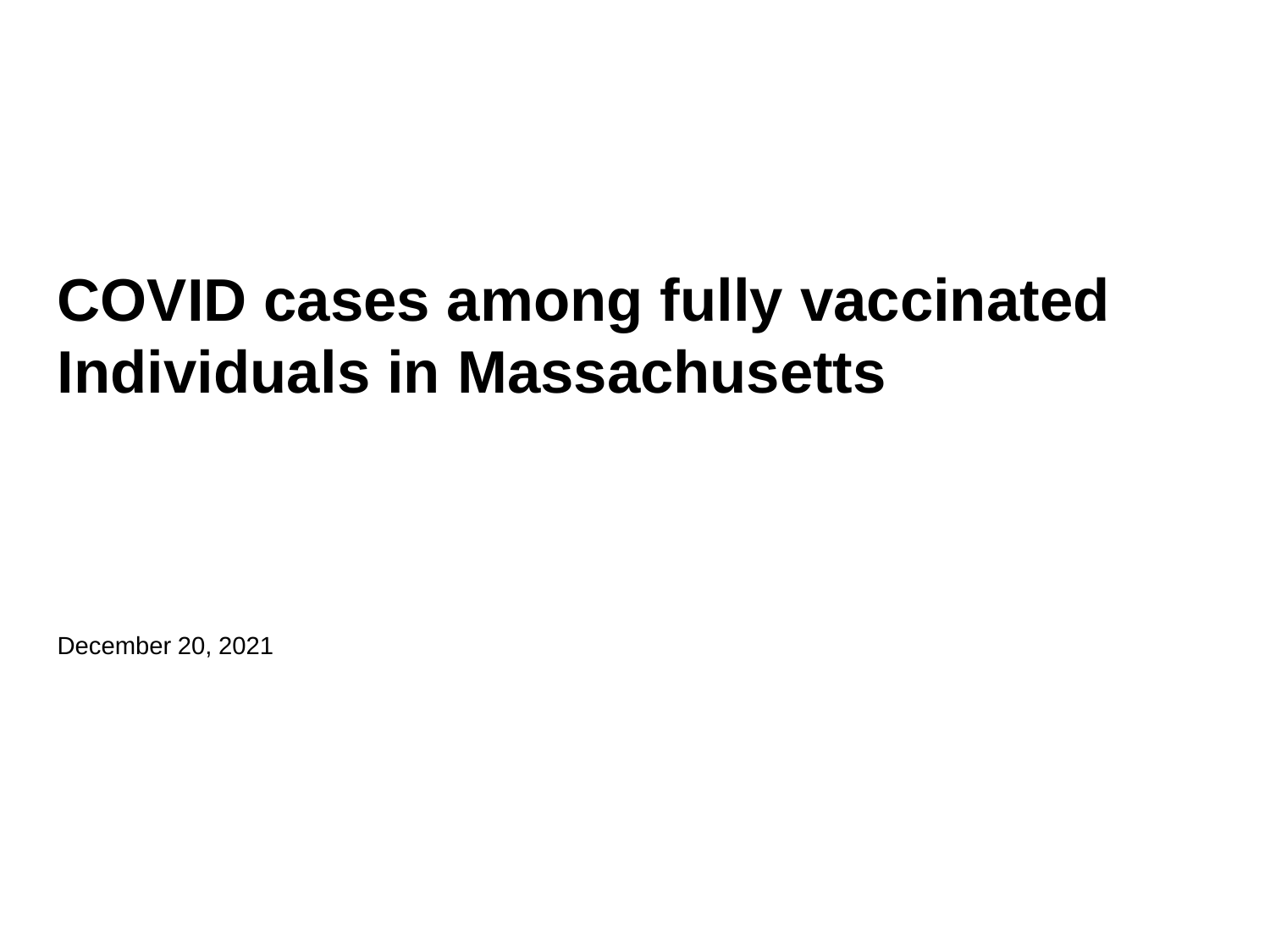### **COVID Cases, Hospitalizations and Deaths in vaccinated residents, over time**

Per capita COVID cases for individuals 12+ years of age

(July 11, 2021 – November 28th, 2021)

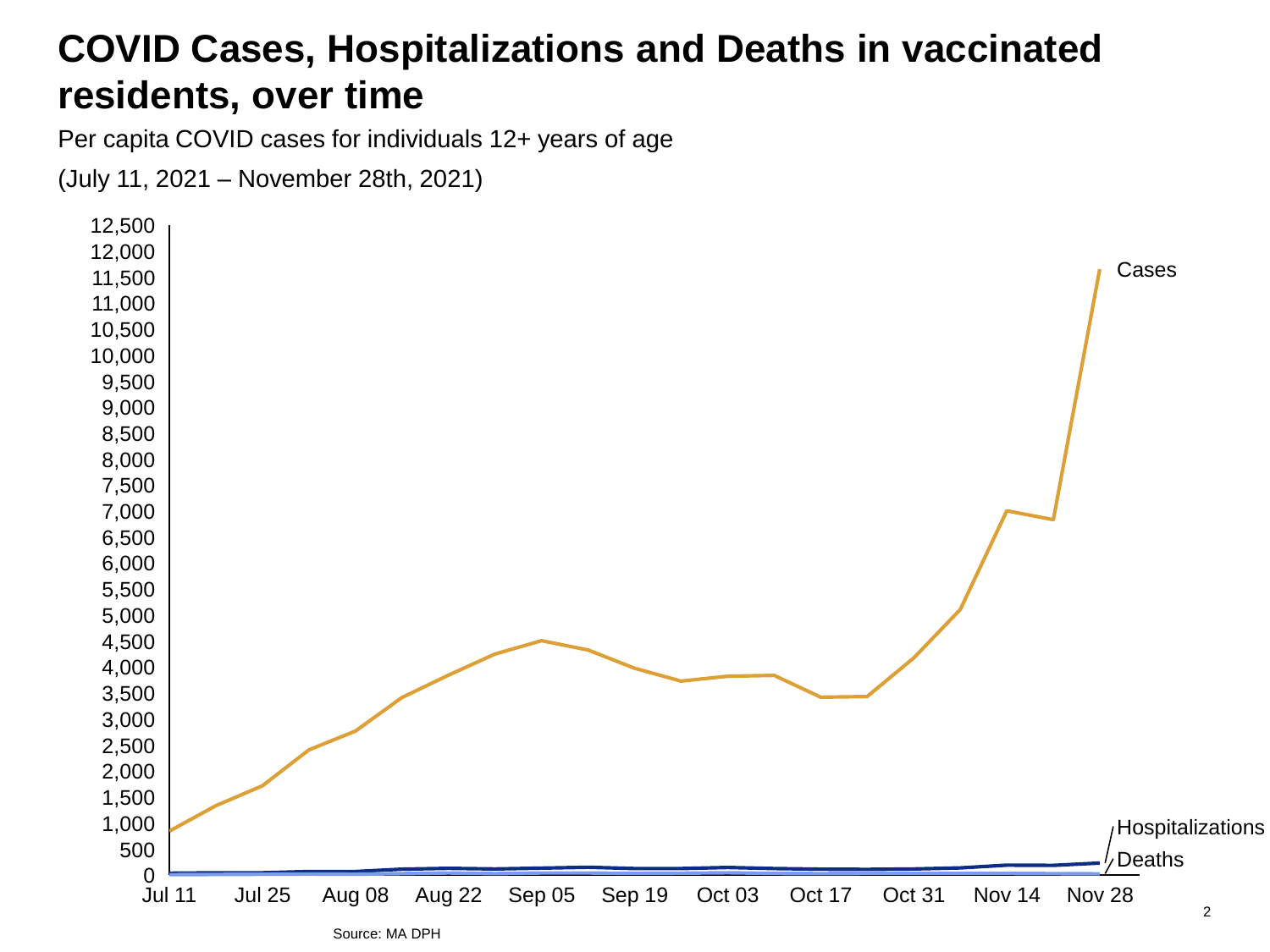# **Per capita COVID-19 case rates in boosted, fully vaccinated, and unvaccinated populations in Massachusetts**

Per capita COVID cases for individuals 12+ years of age

(August 29, 2021 – December 4, 2021)



Last week, unvaccinated individuals were 31x more likely to be infected with COVID than boosted individuals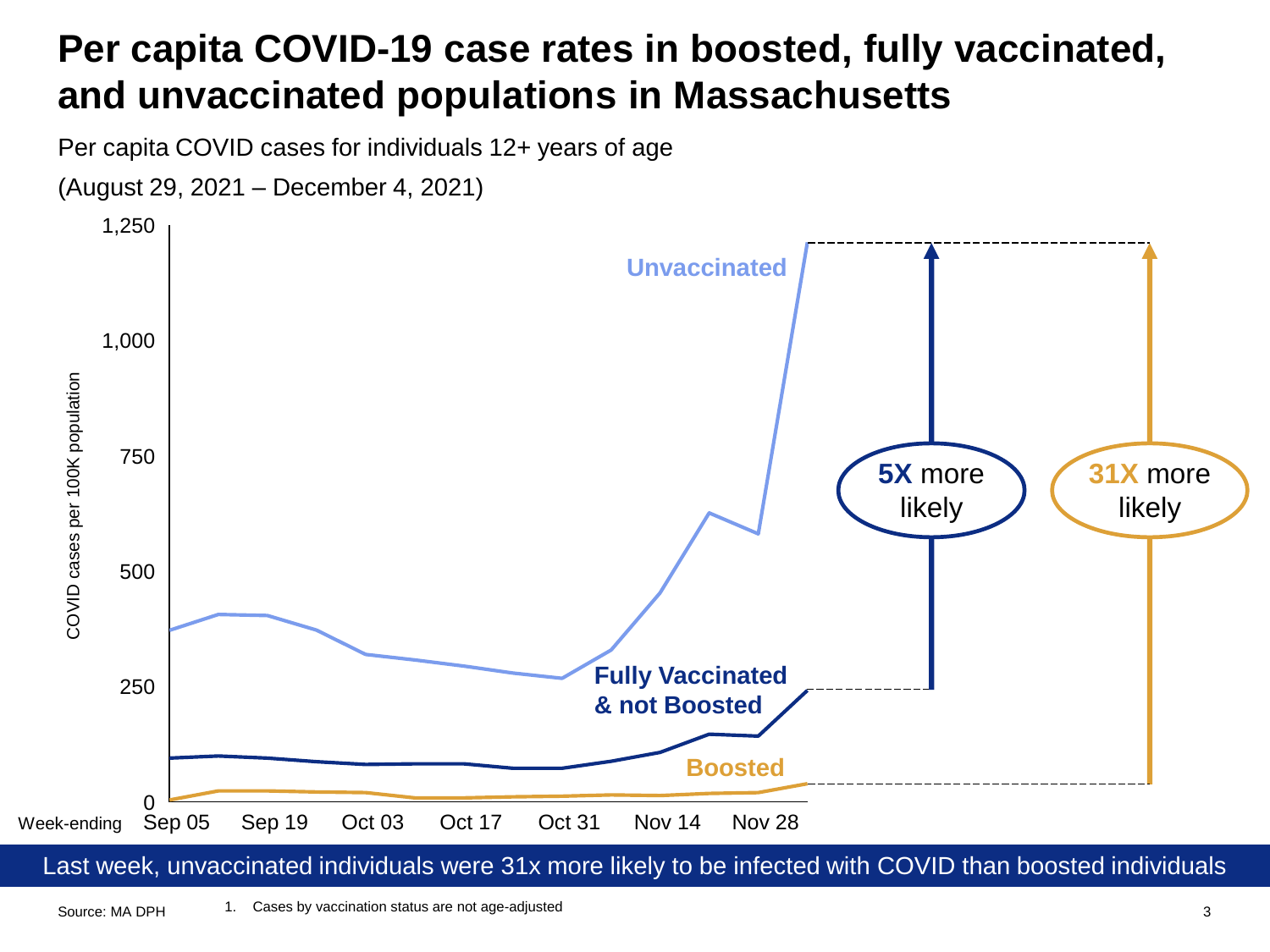#### **Deaths among fully vaccinated by age in Massachusetts**

#### **Deaths among fully vaccinated individuals by age**

(Dec 27, 2020 – Dec 4, 2021)

Death

Cases not resulting in death



age group: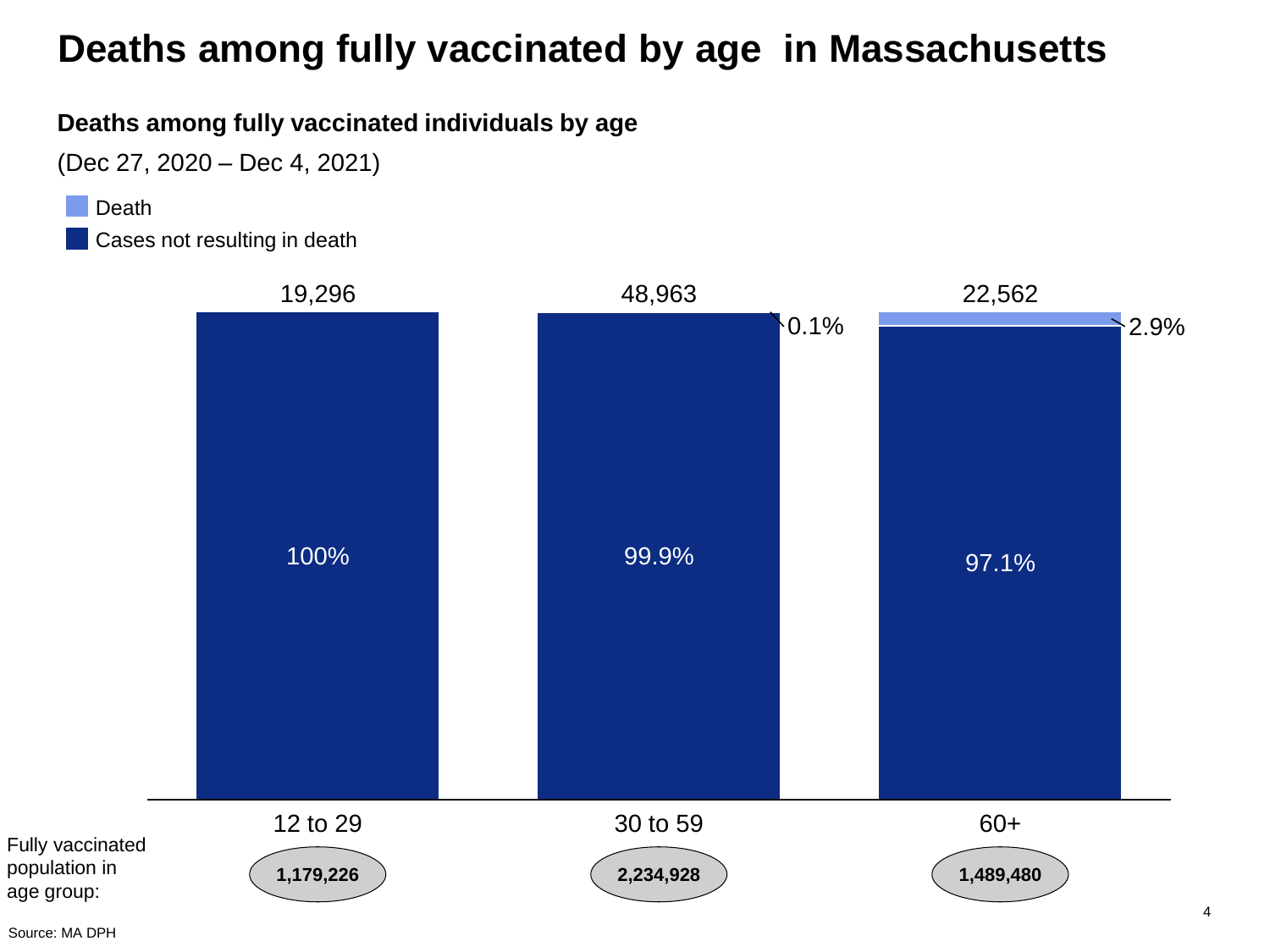# **Comparing average weekly cases per 100K among boosted, fully vaccinated, and unvaccinated in MA to other states**



*Cases among boosted in MA would place this population last among all states<sup>1</sup>*

1. Analysis includes cases per 100K in MA overall. Based on average weekly cases per 100K data between October 31, 2021 – December 4, 2021